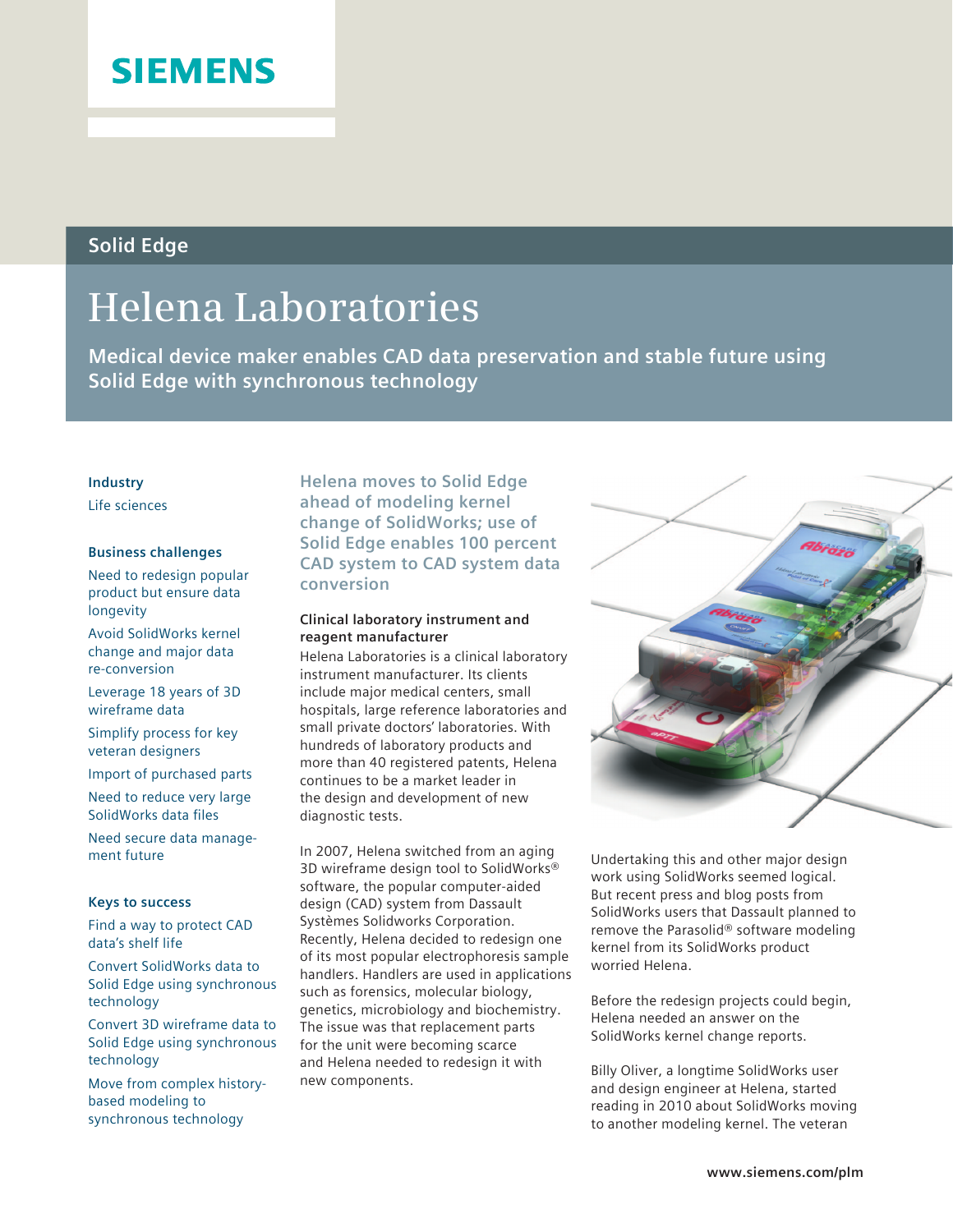#### **Keys to success** *continued*

Implement Teamcenter Express for CAD data management

#### **Results**

100 percent SolidWorks to Solid Edge data conversion

Bypassed multi-year data conversion delays caused by kernel change uncertainties

Cut design and edit time

Eliminated difficult orderedfeature design processes to leverage creativity and experience of design team

Veteran engineers able to convert valuable wireframe desians

Synchronous technology leverages all imported supplier data

Solid Edge data files much smaller and easier to work with

Future of CPDM enabled with expandability to full **Teamcenter** 



designer says Helena didn't want to redesign its products in SolidWorks if the modeling kernel was changing. To understand the impact, he cites one of the products needing redesign contains about 2,000 unique parts at 12,000 pieces per unit.

"Our SolidWorks channel partner told us we would have to wait for details. The value added reseller (VAR) says SolidWorks had not told them anything, that they knew about as much as I did from the SolidWorks blogs. So I called (SolidWorks); I needed to know. They confirmed the kernel change.

"We don't want to waste valuable resources, time and money to keep implementing changes. It will be years before SolidWorks can convert into the Catia kernel," says Oliver. "I don't want to have to redesign our products twice or stagnate for 10 years."

Once the kernel change was confirmed, Helena switched to Solid Edge® software. Helena now achieves 100 percent conversion of its SolidWorks and CADKEY® software wireframe designs into Solid Edge and preserves its valuable data. There were added business and technical benefits too, such as the ability to upgrade to Teamcenter Express for product data management.

#### **The synchronous technology dividend**

Bob Sarrine, a long-time design engineer at the company, said most of Helena's data remains in the old 3D wireframe format. "Redesigning it in SolidWorks was less than smooth," says Sarrine. The issue was the complex process of history-based modeling. He explains, "When we bought

SolidWorks, I thought we shouldn't have to design this way. It's not the way we think. When I picked up Solid Edge and synchronous technology, I got it, fast and easy."

Oliver started working at Helena in 2007, shortly after the company bought licenses for SolidWorks use. "Helena knew they needed to upgrade and they went with the SolidWorks marketing machine," says Oliver. "It's all marketing. The hook was a lot of companies were using it, so it must be the best."

Oliver notes, "Our two main engineers never really liked history-based modeling. It was clumsy for them. They thought it was way too difficult. They get synchronous technology and they're excited about it. Bob (Sarrine) was going through some Solid Edge tutorials one day and was actually giggling. He would get frustrated when using SolidWorks tutorials."

Sarrine says that after he had gone through a few Solid Edge tutorials, he decided to design an airplane structure containing a lot complex curves. "I just push a button and boom, it's there. I don't see how this Solid Edge implementation can possibly fail," he says.

Helena has 18 years worth of 3D wireframe design data that represents about 10 major products still in the market. Moving that data to a new CAD system is very important to Helena. "Synchronous technology blew me away, especially the ease of importing CAD data like our 3D wireframe data," says Oliver.